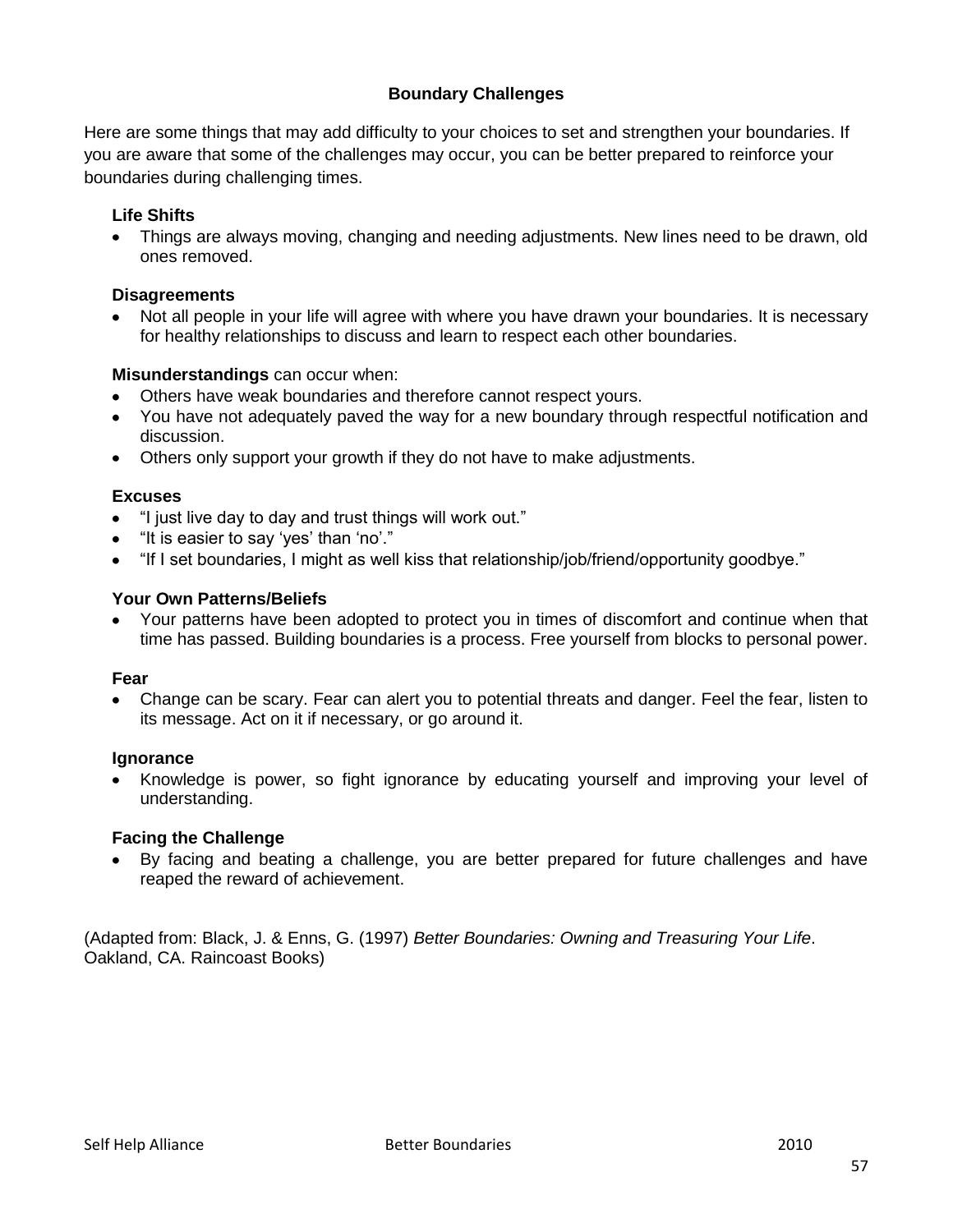## **Boundary Challenges**

With your group, brainstorm other ways that your boundaries may be or have been challenged. You may choose to identify this generally or related to specific boundary types: Physical, Sexual, Spiritual, Relational, Emotional, Mental, Legal. Other: entitled and all others are related as  $\blacksquare$ 

Examples:

- $\checkmark$  Not wanting to hurt others feelings.
- $\checkmark$  Your friend says "But you did that for me before."
- $\checkmark$  People continue to enter your room or office without your permission.

For a few items from you list above, discuss ways you can respectfully enforce and strengthen the boundary that has been challenged. Role playing these with your group may help you feel more confident in maintaining your personal boundaries.

Once you have explored the tools on the next page, you may wish to return to your boundary challenge list and look at different ways to enforce your boundaries.

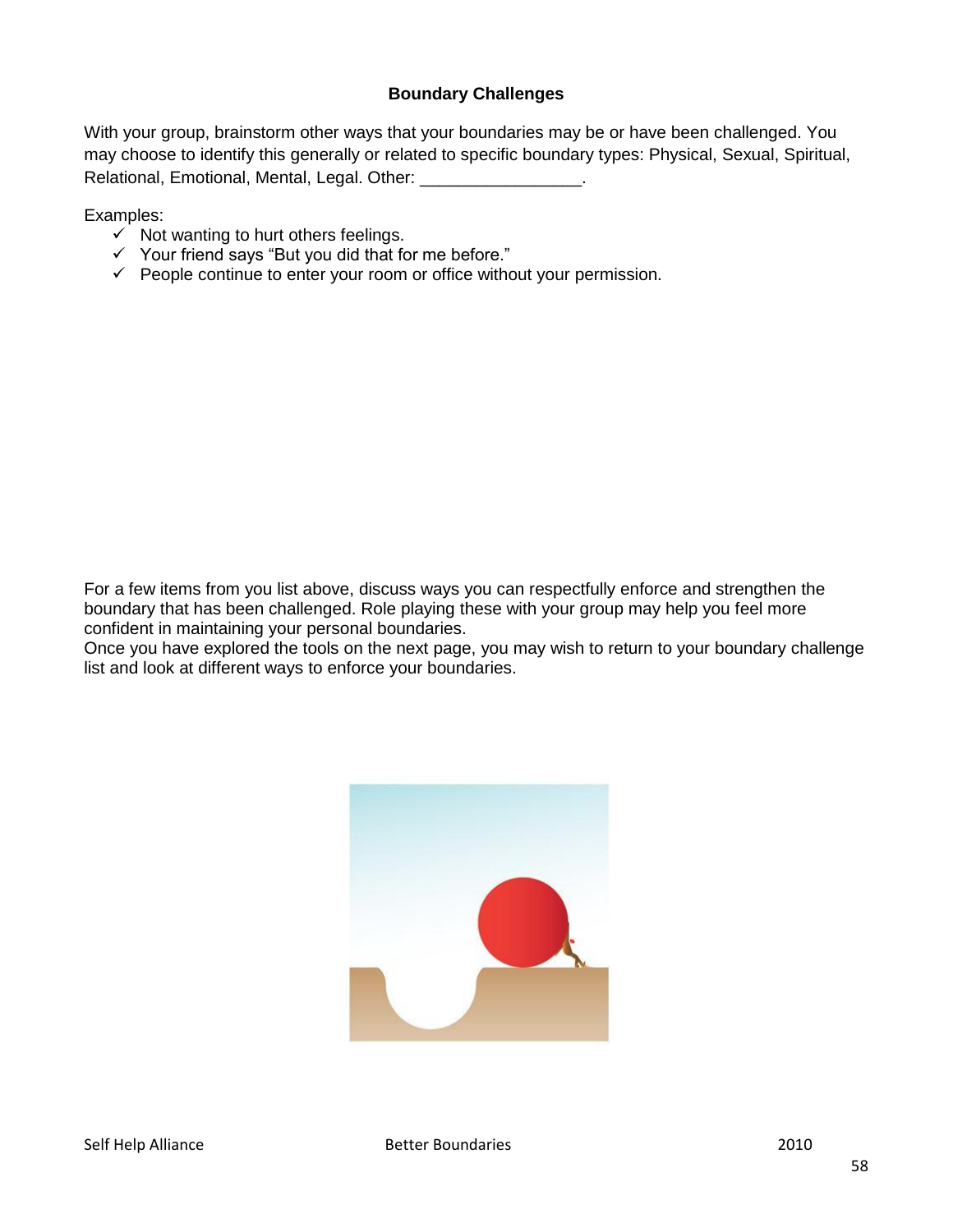# **Tools to Enforce Your Boundaries**

- 1) Clear Agreements with People
	- "Now, I want to be clear about what each of us can expect from this agreement…"
	- "We will meet at the centre at 3 pm sharp?
- 2) Confident Knowledge of Yourself
	- "No, that is not my style."  $\bullet$
	- "I need more structure than that, can we compromise?"
- 3) Commitment to Your Goals
	- "I"m sorry, that just does not fit with the direction I"ve chosen."  $\bullet$
	- "I"ve committed to using my lunch hour for personal development 3 times a week, but I"d be happy to have lunch with you every other Tuesday."
- 4) An Air of Ownership
	- Appearance that says you are authentic and know what is appropriate
	- Confidence in your role and contribution.
	- Spirit of enthusiasm and adventure.
	- A calm 'knowing.'
- 5) Speak Up
	- "No, I will not accept your behavior."  $\bullet$
	- "I need to let you know that your actions and words hurt me."
- 6) Suspend Privileges
	- "I will not continue this arrangement!"
	- "Let's step back and resume when we have adjusted our behavior."
- 7) Withdraw
	- Withdraw emotionally to keep your objectivity.  $\bullet$
	- Retreat and start fresh if the situation calls for it.
- 8) Denounce
	- "You are no longer welcome here."
	- When appropriate, refuse to speak about it, or hang up the phone. If needed, call for help, hire an attorney, consult an advocacy support, or get a restraining order.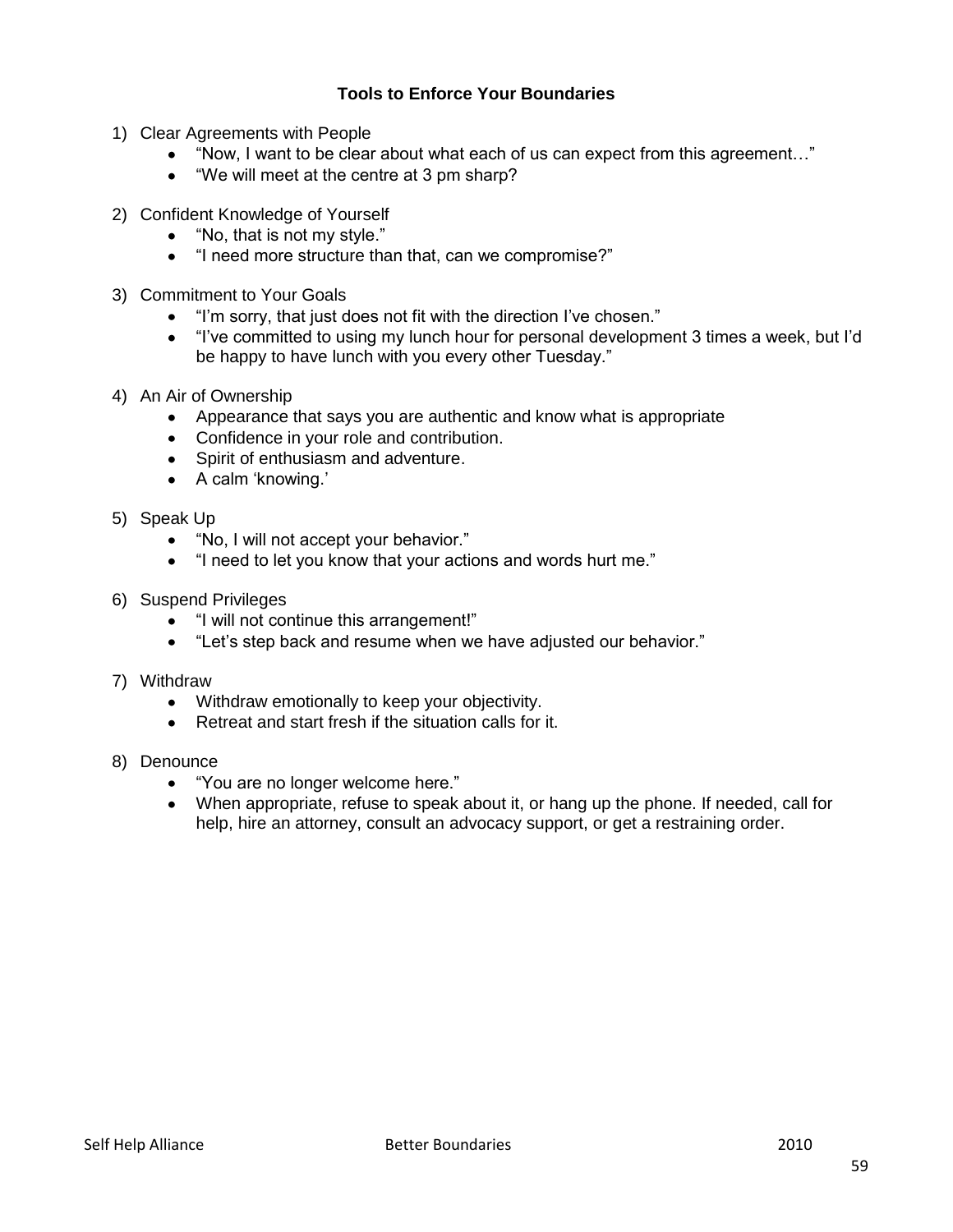# **Tools to Enforce Your Boundaries (Continued)**

For each of the examples below, discuss with your group ways the *Tools to Enforce Your Boundaries* from the previous page or other ways that might be beneficial:

- Your neighbor has a very cute dog, but they keep allowing it to go to the washroom on your lawn.
- A coworker or co-volunteer frequently compliments you in way that makes you feel uncomfortable (i.e. you already have a significant other, or the compliments are of an inappropriate nature).
- A family member insists on sitting in on your doctors appointments and you would prefer to speak to your doctor alone.
- You are late for the third appointment this week.
- Can you think of other examples of situations where boundaries need to be enforced?